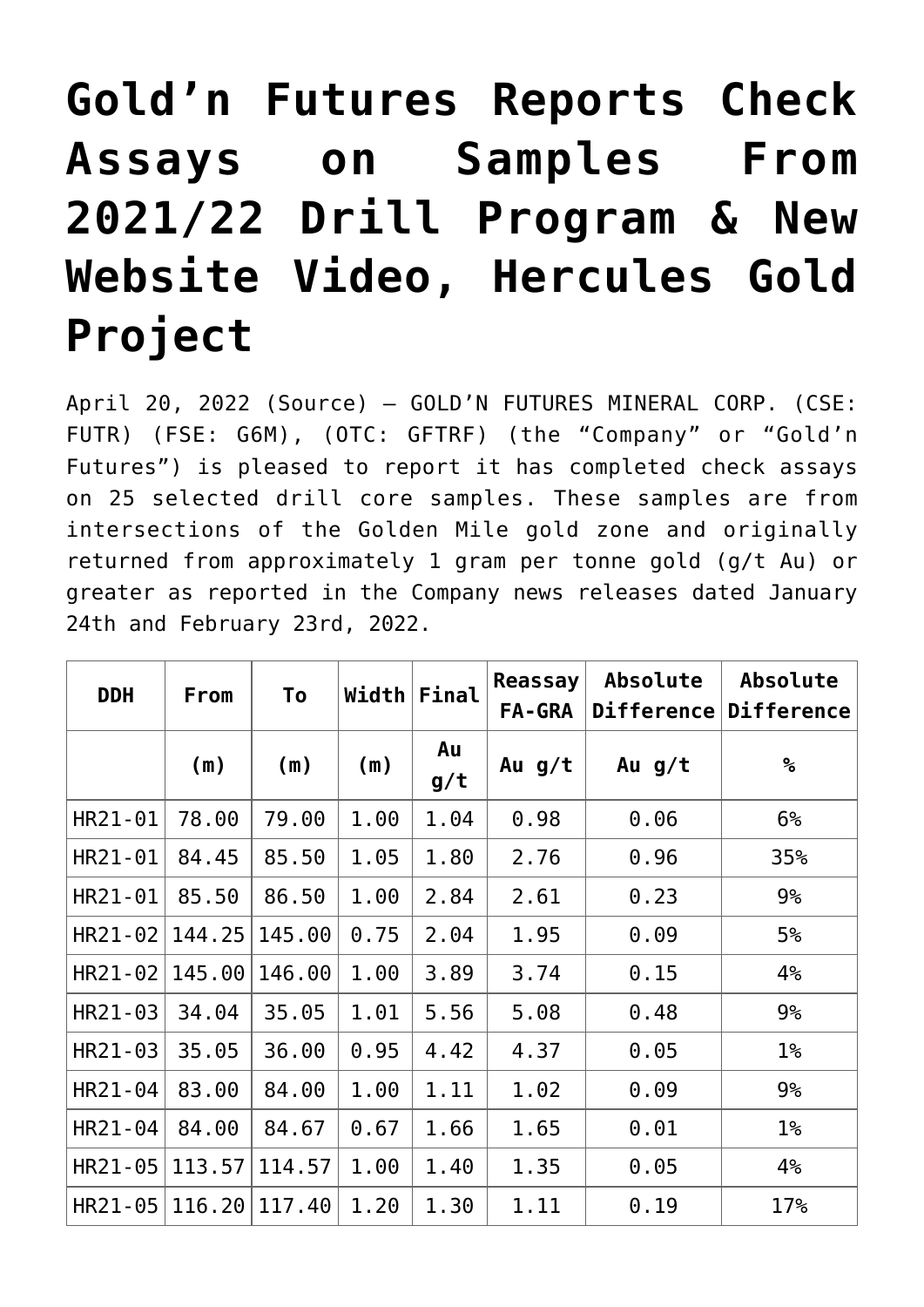| HR22-06   158.48   159.50 |               |        | 1.02 | 13.30 | 12.50 | 0.80 | 6%              |
|---------------------------|---------------|--------|------|-------|-------|------|-----------------|
| HR22-06                   | 159.50        | 160.30 | 0.80 | 4.75  | 4.18  | 0.57 | 14%             |
| HR22-06                   | 160.30 161.00 |        | 0.70 | 1.22  | 1.04  | 0.18 | 17%             |
| $HR22 - 06   161.00$      |               | 162.00 | 1.00 | 2.59  | 2.54  | 0.05 | 2 <sup>°</sup>  |
| HR22-07                   | 112.00        | 112.53 | 0.53 | 6.41  | 6.10  | 0.31 | 5%              |
| HR22-08                   | 79.74         | 80.34  | 0.60 | 5.85  | 5.81  | 0.04 | $1\%$           |
| HR22-08                   | 84.33         | 85.00  | 0.67 | 1.29  | 1.15  | 0.14 | 12%             |
| HR22-08                   | 85,00         | 86.00  | 1.00 | 4.33  | 4.18  | 0.15 | 4%              |
| HR22-08                   | 86.00         | 87.00  | 1.00 | 2.40  | 2.35  | 0.05 | 2 <sup>°</sup>  |
| HR22-08                   | 88.00         | 89.00  | 1.00 | 1.91  | 1.57  | 0.34 | 22%             |
| HR22-08                   | 89.00         | 90.00  | 1.00 | 1.46  | 1.12  | 0.34 | 30 <sub>°</sub> |
| HR22-09                   | 116.00        | 117.00 | 1.00 | 3.38  | 3.29  | 0.09 | 3 <sup>°</sup>  |
| HR22-09                   | 117.00        | 118.00 | 1.00 | 6.07  | 5.14  | 0.93 | 18%             |
| HR22-10                   | 16.05         | 17.28  | 1.23 | 2.32  | 2.49  | 0.17 | $7\%$           |

**Table 1. List of the check assays samples with the drill hole number, depth and width of the intersection, the original analysis, check assay and absolute difference. For the description of the analytical methods used please see the paragraph entitled, Methods of Analyses and Assays.**

**Figure 1. Scatter plot comparing Final Assays with Check Assays, indicating a high correlation** [https://www.globenewswire.com/NewsRoom/AttachmentNg/e6704791-1](https://www.globenewswire.com/NewsRoom/AttachmentNg/e6704791-164f-4e33-a58f-cade99d66748) [64f-4e33-a58f-cade99d66748](https://www.globenewswire.com/NewsRoom/AttachmentNg/e6704791-164f-4e33-a58f-cade99d66748)

The check assays successfully demonstrated that assay methods as used were highly effective with reproduceable results. Seventeen of the samples showed less than 10% difference over the original reported gold contents while the variance of only 3 samples was greater than 20% and can be explained by the nugget effect of gold. The check assay results are within range confirming the effectiveness of the methods used to analyze the core samples from the Hercules gold occurrence.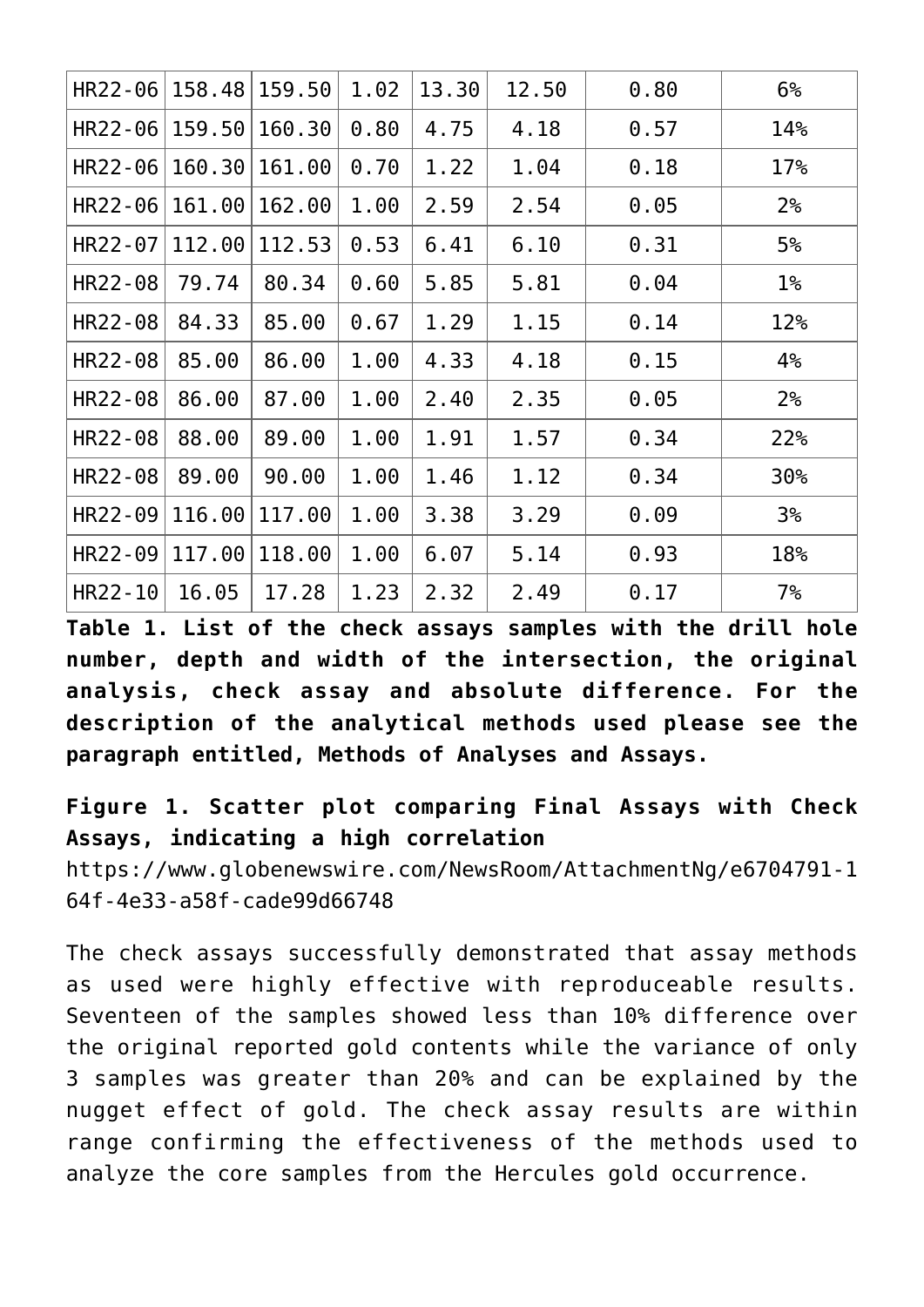*Stephen Wilkinson, CEO of Gold'n Futures, commented: "The good news from the re-assays is that we can have a high confidence in the sampling and assays being reported for the Golden Mile gold zone and we have no need to find some other method to measure gold grades. However, knowing the Hercules gold zones can be very high-grade, rechecking assays will be a regular undertaking. We expect to continue with the inaugural drill program on the Hercules beginning again following the spring freshet. Later in the summer we expect the proceeds of the sale of 90% of our Brady gold project to fund a significant ramping up of drilling and resource definition."*

#### **Methods of Analyses and Assays**

**Gold analyses was performed by Activation Laboratories Ltd. (Actlabs, ISO Accredited lab) employing codes; 1A2-50 and 1A3-50.**

**1A2-50:** A sample size of 50 grams rock pulp is mixed with fire assay fluxes (borax, soda ash, silica, litharge) and with silver added as a collector. The mixture is placed in a fire clay crucible and heated to finish 1060°C. Upon removal from the assay furnace the crucibles containing the molten slag (lighter material) is carefully poured from the crucible into a mould, leaving a metal button at the base of the mould. The button is then placed in a preheated cupel which absorbs the lead when cupelled at 950°C to recover the silver and gold in a doré bead (Ag doré bead). The entire Ag doré bead is dissolved in aqua regia and the gold content is determined by AA (Atomic Absorption). AA is an instrumental method of determining element concentration by introducing an element in its atomic form, to a light beam of appropriate wavelength causing the atom to absorb light. The reduction in the intensity of the light beam directly correlates with the concentration of the elemental atomic species. On each tray of 42 samples there is two blanks, three sample duplicates and 2 certified reference materials, one high and one low (QC 7 out of 42 samples). We generally rerun all gold by fire assay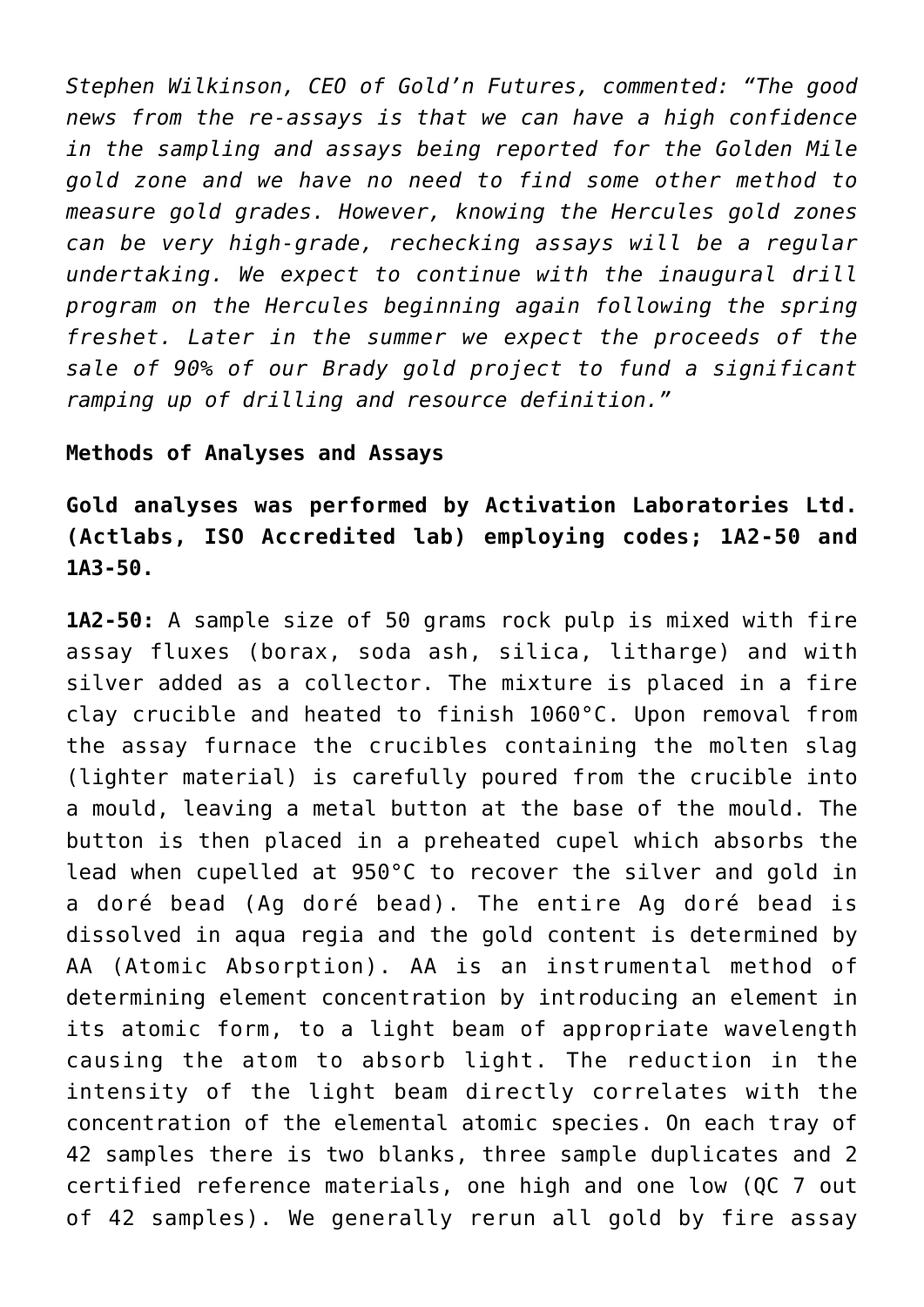gravimetric over 5,000 ppb to ensure accurate values

**1A350:** A sample size of 50 grams rock pulp, is mixed with fire assay fluxes (borax, soda ash, silica, litharge) and with Ag added as a collector and the mixture is placed in a fire clay crucible and heated to 1060°C. Upon removal from the assay furnace the crucibles containing the molten slag (lighter material) is carefully poured from the crucible into a mould, leaving a metal button at the base of the mould. The button is then placed in a preheated cupel which absorbs the lead when cupelled at 950°C to recover the Ag (doré bead) + Au. Au is separated from the Ag in the doré bead by parting with nitric acid. The resulting gold flake is annealed using a torch. The gold flake remaining is weighed gravimetrically on a microbalance.

Detection Limits:

- Fire Assay AA Finish: 5 ppb lower, 5000 ppb upper (ppb = pats re billion)
- Fire Assay Gravimetric Finish: lower 0.02 g/t, upper 10,000 g/t

## **New Site Video from Hercules Gold Project**

The Company is pleased to also report it has placed a new video of the Hercules property on its website. The new video features an introduction to the property in terms of location, geology and project size and has scenes captured from drone flights over the trenches and outcrops of several of the gold mineralized veins, including the high-grade Golden Mile, the Lucky Strike, Wilkinson Lake and Amede gold veins.

To view the video, please visit Gold'n Futures website and the Hercules Project page at:

<https://goldnfuturesmineralcorp.com/projects/hercules/>

## **Qualified Person**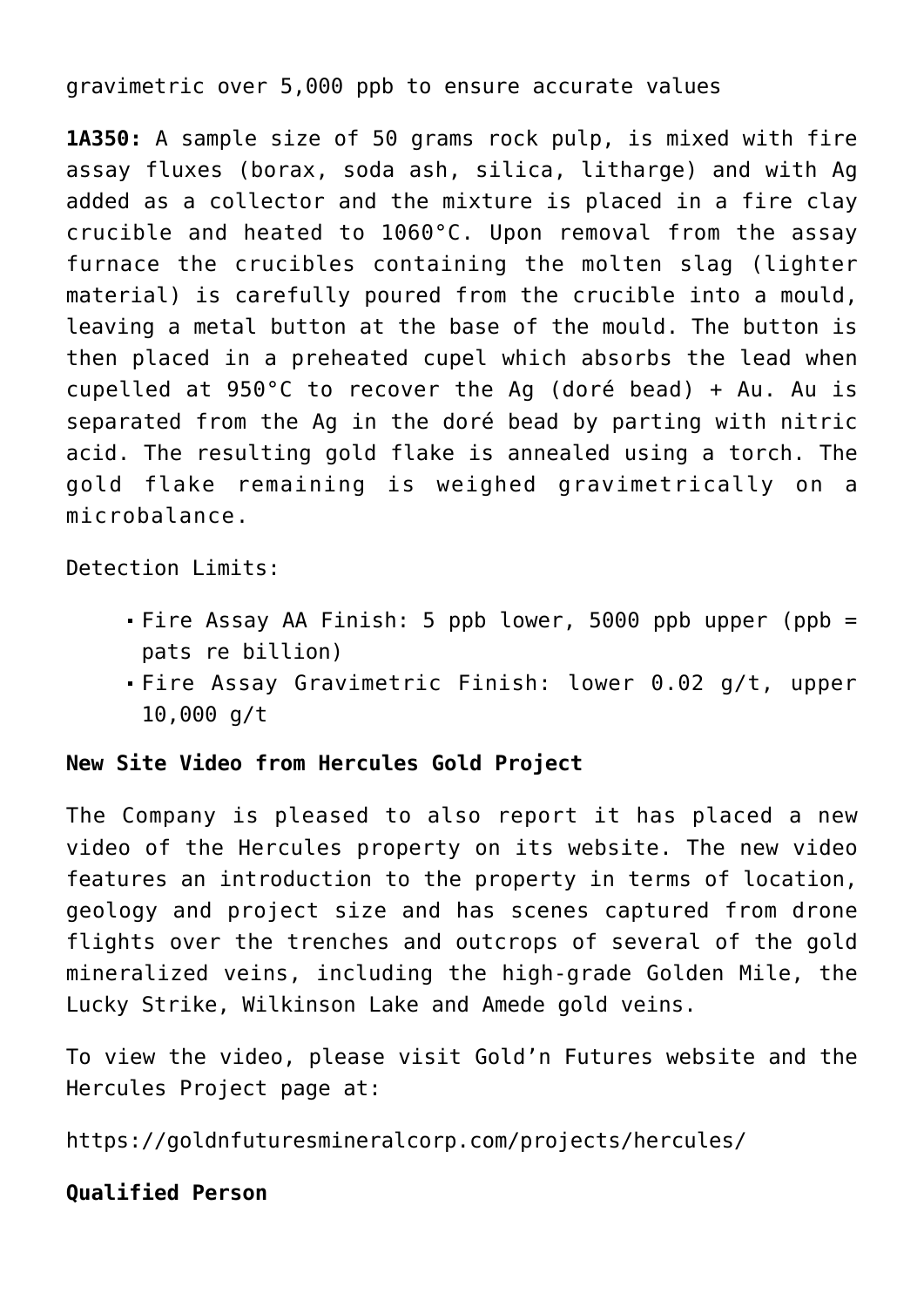The scientific and technical content of this press release has been prepared, reviewed, and approved by Mr. Walter Hanych, P. Geo., who is a Qualified Person under NI 43-101 regulations and is a director of the Company.

#### **About Gold'n Futures Mineral Corp.**

Gold'n Futures Mineral Corp. (CSE: FUTR) (FSE: G6M) (OTC: GFTRF) is a Canadian based exploration company focused on advancing its Hercules gold project. The Hercules is located 200 kilometres northeast of Thunder Bay, Ont., in the townships of Elmhurst and Rickaby, within the Thunder Bay North Mining District. The Project is in the heart of the Beardmore  $-$  Geraldton gold mining camp, the  $4<sup>th</sup>$  largest gold camp in Canada and is 40 km west of the Hardrock-Greenstone gold mine. The Hercules property lies within an Archean greenstone belt that extends from the Longlac area in the east to Lake Nipigon in the west, a distance of about 130 kilometres. The property comprises 475 contiguous claim cells (10,052 ha). From the historical work completed on the property, the Company has built an extensive database including reconnaissance grab samples; channel samples; a variety of geophysical surveys; and a drill hole database that includes historical drilling totalling in the order of 537 holes. With surface grab samples grading up to Grab samples up 10,374 g/t and channel samples up to 32.96 g/t across 11.6 m, the Hercules gold zones offer top tier targets for the expansion of its historical resources.

For more information, please visit our website at: [www.goldnfuturesmineralcorp.com](http://www.goldnfuturesmineralcorp.com/)

# **On behalf of the Board of Directors For further information**

Stephen Wilkinson President and CEO Phone: 604-687-2038